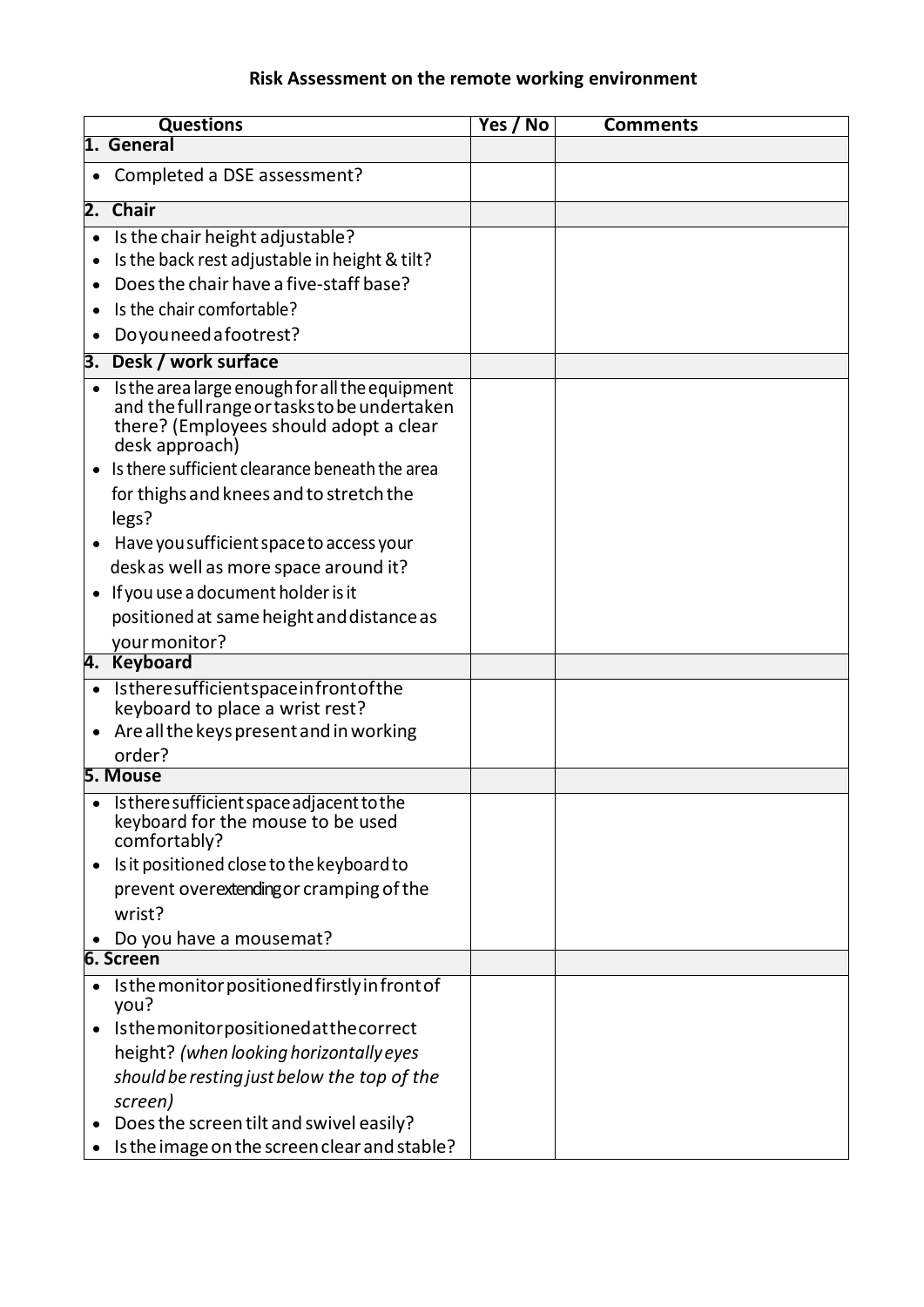| <b>Questions</b>                                                                                                                                                                                                                                                                                                                                                                                                                                                                                                                                                                                                                                                                                                                                                                                                                                                                                                   | Yes / No | <b>Comments</b> |
|--------------------------------------------------------------------------------------------------------------------------------------------------------------------------------------------------------------------------------------------------------------------------------------------------------------------------------------------------------------------------------------------------------------------------------------------------------------------------------------------------------------------------------------------------------------------------------------------------------------------------------------------------------------------------------------------------------------------------------------------------------------------------------------------------------------------------------------------------------------------------------------------------------------------|----------|-----------------|
| <b>6. Environment</b>                                                                                                                                                                                                                                                                                                                                                                                                                                                                                                                                                                                                                                                                                                                                                                                                                                                                                              |          |                 |
| Are there any manual handling issues<br>relating to you working remotely?<br>Is the work area free from trip hazards -<br>$\bullet$<br>including the tidying of cables and leads?<br>Does the route to your workplace involve<br>$\bullet$<br>using a loft ladder?<br>Are there access problems if you carry<br>$\bullet$<br>large or heavy items?<br>Is the general lighting adequate?<br>Can you eliminate strong light sources /<br>reflections?<br>Is the temperature and ventilations<br>$\bullet$<br>adequate and free from draughts?<br>Is the work area free from distracting<br>$\bullet$<br>noise?<br>Will your remote working activities<br>$\bullet$<br>involve significant use of the telephone?<br>Are you intending to use a mobile phone<br>for this purpose or will you have access to<br>a land line?<br>In relation to your electrical equipment is<br>there any evidence of damage to plugs or |          |                 |
| leads?<br>Is there any evidence of overheating?<br>Are combustible materials kept away from<br>sources of heat?<br>Do you have a smoke alarm fitted?<br>Do you know what action to take in the<br>event of a fire?                                                                                                                                                                                                                                                                                                                                                                                                                                                                                                                                                                                                                                                                                                 |          |                 |
| 7. I.T. Equipment                                                                                                                                                                                                                                                                                                                                                                                                                                                                                                                                                                                                                                                                                                                                                                                                                                                                                                  |          |                 |
| I have a suitable broadband internet<br>$\bullet$<br>connection and good wi-fi or a cable to the<br>router                                                                                                                                                                                                                                                                                                                                                                                                                                                                                                                                                                                                                                                                                                                                                                                                         |          |                 |

## **Line managers response to employee's self-assessment of the proposed working arrangements**

| Actions taken in relation to any risks identified:                                       |
|------------------------------------------------------------------------------------------|
|                                                                                          |
|                                                                                          |
|                                                                                          |
|                                                                                          |
|                                                                                          |
|                                                                                          |
|                                                                                          |
| I have reviewed the employee's request for remote working with their line manager and:   |
| a) lagree to the proposed occasional remote working arrangements                         |
| <b>OR</b> (delete as appropriate)                                                        |
| b) I do not agree to the proposed remote working arrangements for the following reasons: |
|                                                                                          |
| Signed:                                                                                  |
| <b>Date</b>                                                                              |